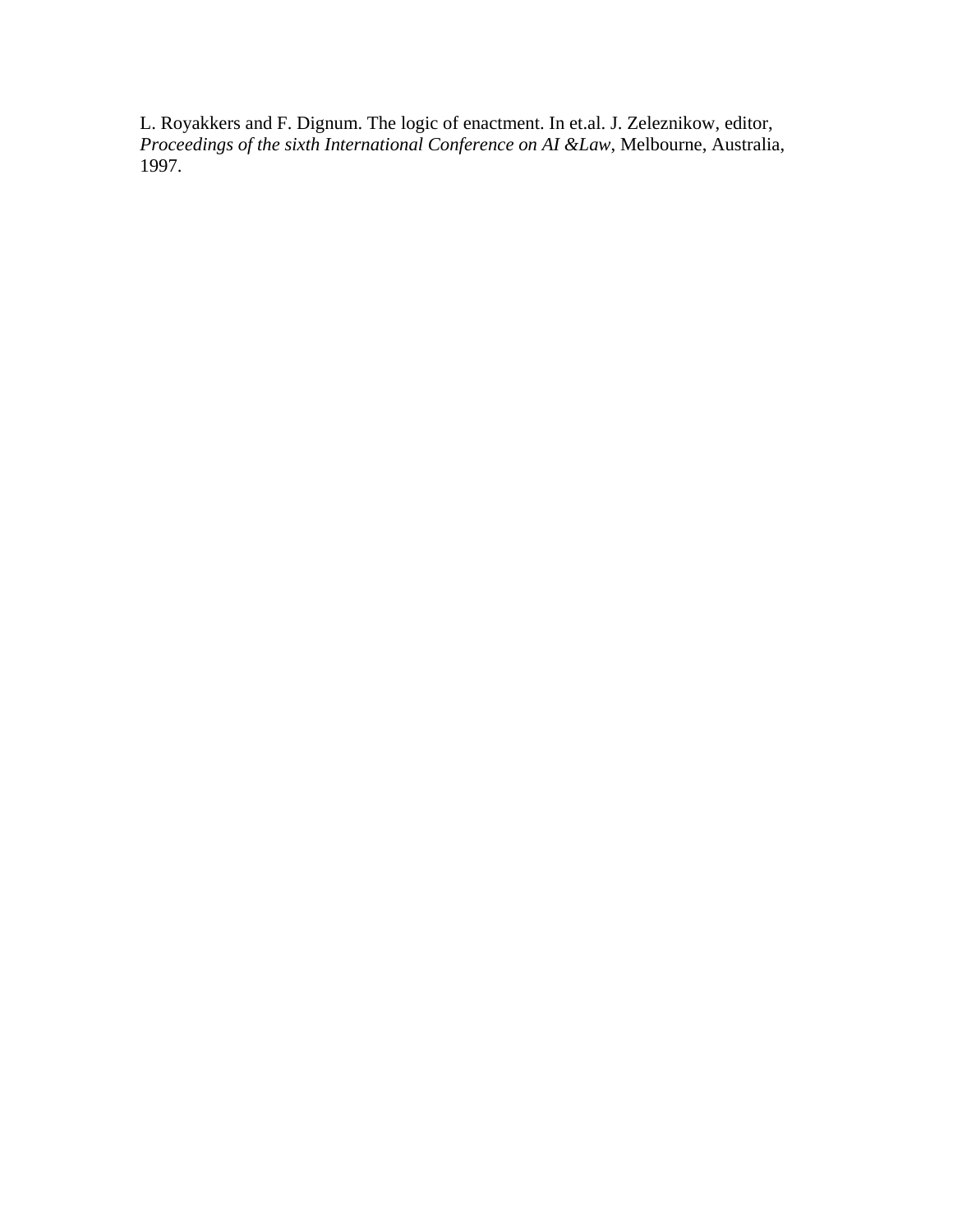# The logic of enactment

Lambèr Royakkers\*

Frank Dignum<sup>†</sup>

## Abstract

#### Introduction  $\mathbf 1$

In legal discourse reference is made to enacted norms and applicable norms. Not all norms that are enacted are applicable or are only applicable in certain circumstances. In this scope, we are concerned with two concepts of validity: membership and applicability. Both of them play a central role in law and in legal theories (cf. Bulygin, 1982). A norm can be said to be valid in the sense that it belongs to or is a member of a legal system: membership. A norm is often also said to be valid in the sense that it is obligatory or has a 'binding force': applicability.

In most legal support/expert systems only the applicable norms are considered. It is impossible in these systems to talk about the rules that select applicable norms explicitly. Neither is it possible to reason about enacted norms that are not applicable. In this paper we give a theory to describe enacted norms and applicable norms separately. We show how we can reason consistently with enacted norms without requiring all enacted norms to be *normative consistent*. The 'classical' notion of normative inconsistency is that two authorities promulgated (enacted) two contradictory or conflicting norms, which is a frequently phenomenon, at least in certain areas like law (see Alchourrón and Bulygin, 1981). The conflict arises when the norms become members of the same normative system, not if they belong to different systems. Such a system loses its meaning in a logical sense in the case of inconsistency: everything can be deduced and, in particular, all obligations, permissions, etc., are deducible (ex falso sequitur quodlibet). There are two specific types of normative conflicts (cf. Lindahl, 1992):

- $\bullet$  disaffirmation conflicts: these conflicts describe the same behaviour, but the deontic modalities contradict. For example, it is forbidden to turn left and it is not forbidden (permitted) to turn left.
- compliance conflicts: these conflicts occur when the actions which are obliged by different norms are incompatible. For example: it is obligated to turn left and it is obligated to turn *right.* Thus, these conflicts describe the same deontic modalities, but the actions conflict (are incompatible).

The normative conflicts are caused, for instance, by the dynamics of the legal system (by the enactment of new norms), by the uncertainty concerning the content of the legal sources (regulations can be vague or ambiguous), etc. (cf. Sartor, 1992).

One way to deal with these type of conflicts is to add sets of authorities enacting the norms to standard deontic logic. Here we use the term authority in an abstract way. They can be seen as real authorities (e.g. government and city council), but also as source of norms as in the Penal Code, Traffic Regulations, etc. We treat enactment as a variant of the belief theory. However,

<sup>\*</sup>Eindhoven University of Technology, Dept. of Technology Management, P.O.box 513, 5600 MB Eindhoven, The Netherlands, tel.+31-40-2474693, email: L.M.M.Royakkers@tm.tue.nl

Eindhoven University of Technology, Dept. of Mathematics and Computer Science, P.O.box 513, 5600 MB  $^{\rm t}$ Eindhoven, The Netherlands, tel.+31-40-2473705, email: dignum@win.tue.nl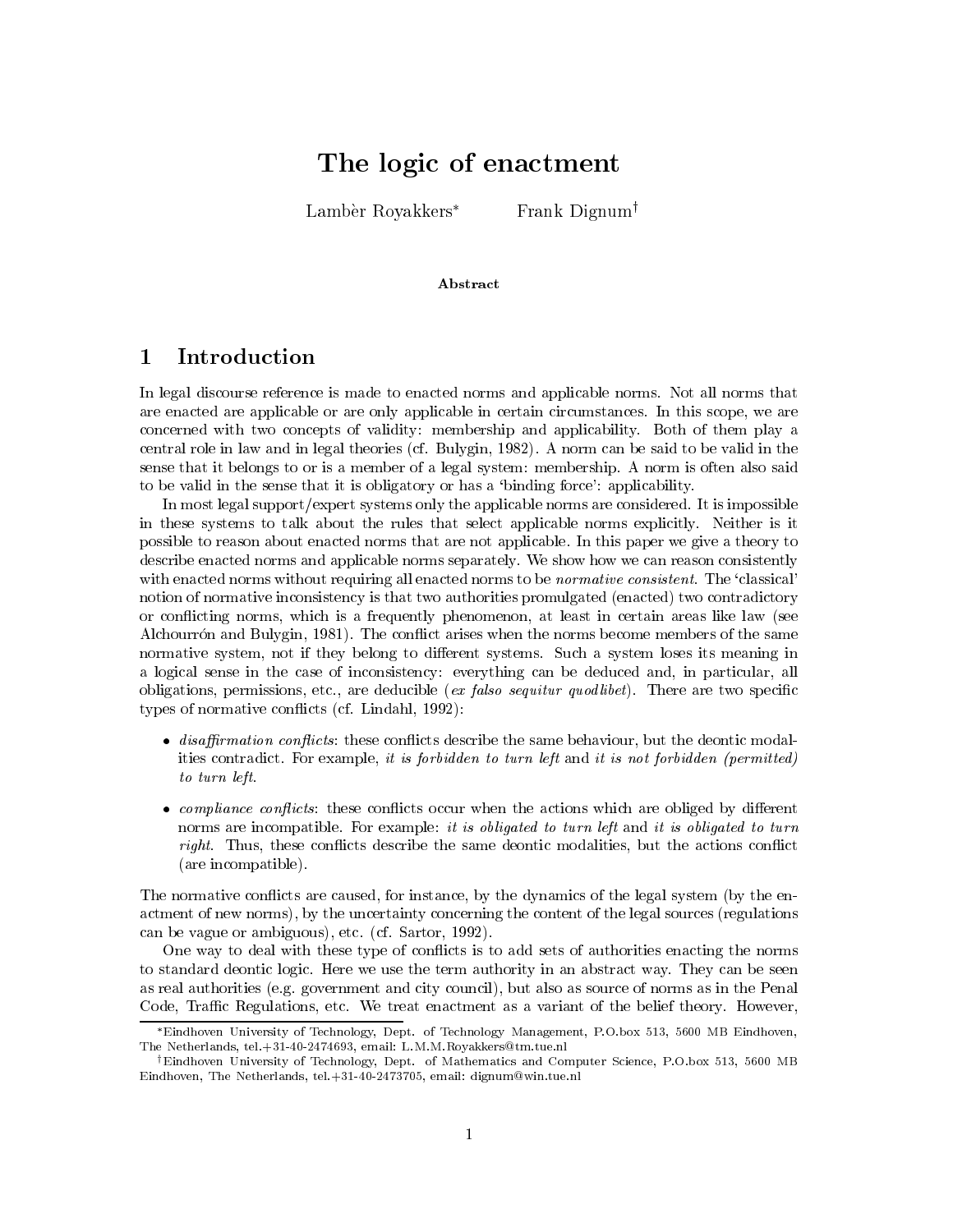in this theory we cannot adequately express normative inconsistencies. Therefore, we propose an extension of these theories, based on the theory of 'local reasoning' (Fagin and Halpern, 1988). The basic idea behind this treatment is that authorities may enact several (inconsistent) norms. depending on the frame of reference. In a particular situation, norms may not be applicable, because the applicability depends on the situation, on the relative importance of the norms, etc. For example, according to article 15.1 of the Dutch Traffic Regulation vehicles give right of way to vehicles from the right, and according to article 15.2 bicycles must give right of way to cars. These two norms can conflict, therefore they cannot both be applicable in any situation. We make sets of applicable norms for each situation. E.g. in the situation that a car and a bicycle are on a junction and that the bicycle is coming from the right, we choose a set of norms with article 15.2 and other applicable norms (e.g. concerning the maximum speed limit) and not a set of norms consisting article 15.1, whereas in a situation of two cars we do not choose a set of norms consisting article 15.2. We can view the enacted norms as a society of possible applicable norms, each with its own set (or *cluster*) of applicable norms, which may contradict each other.

The organisation of this article is as follows: in section 2 we briefly discuss standard deontic logic and the theory of Bailhache. The logic of enactment, based on the logic of knowledge and belief, is presented in section 3. A problem that arises from this theory is the problem of inconsistent enacted norms, which is discussed in section 4. Section 5 discusses the theory of local reasoning for enactment. In the last section, we give some conclusions and suggestions for further research.

#### $\bf{2}$ Deontic logic

In this article we will formalise the enactment of norms. To describe the norms we use deontic logic. Deontic logic is a branch of philosophical logic concerning reasoning about norms. It is the logic of obligations, prohibitions and permissions. As such, it is relevant for the foundations of ethics and law. Deontic logic has been used to analyse the structure of normative law and normative reasoning in law<sup>1</sup> and forms the basis of several legal expert systems (e.g. Den Haan, 1996). Therefore, we start with a brief explanation of deontic logic.

In deontic logic, three deontic operators are used: 'O' (obligatory), 'F' (forbidden) and 'P' (permitted). By connecting propositions to these operators as arguments, well-formed formulas of the system originate from which, by interpretation of the propositions, normative judgements can be formed. E.g.,  $O(p)$  means 'it is obligatory that p'. The deontic operators can be defined in terms of one another. If we take 'O' as a primitive, then the other operators can be defined as follows:  $F(p) =_{def} O(\neg p)$  and  $P(p) =_{def} \neg O(\neg p)$ . Thus, 'it is forbidden that p' is defined as 'it is obligatory that not-p', and 'it is permitted that p' is defined as 'it is not obligatory that not-p'.

In this article we use the standard deontic logic, a modal (Kripke-style) version of the now so-called 'Old System' of Von Wright (1951), we mean the system  $D^{*2}$  based on propositional logic and axiomatised by the following axiom schemata: $3$ 

 $(O(p) \wedge O(q)) \rightarrow O(p \wedge q)$  $(OC)$ 

 $O(p \vee \neg p)$  $(ON)$ 

 $(OD)$  $\neg O(p \wedge \neg p)$ 

together with the rule of inference:

<sup>&</sup>lt;sup>1</sup>However, as so many subjects in philosophical logic and philosophy in general, the subject was also picked up by computer scientists and AI (artificial intelligence) researchers. Deontic logic proved to be relevant as well for such prosaic matters as authorisation mechanisms, decision support systems, database security rules, fault-tolerant software and database integrity constraints; thus, outside the area of legal analysis and legal automation. A survey of applications can be found in Meyer and Wieringa (1991).

<sup>&</sup>lt;sup>2</sup>System  $D^*$  is the smallest normal  $KD$ -system of modal logic (cf. Chellas, 1980).

 $3$  Axiom (ON) was rejected by Von Wright (1951, p. 11), since he developed the *principle of deontic contingency*: 'A tautologous act is not necessarily obligatory, and a contradictory act is not necessarily forbidden'. We have to commit ourselves to this axiom, since otherwise we cannot view deontic logic as a branch of Kripke-style normal modal logic.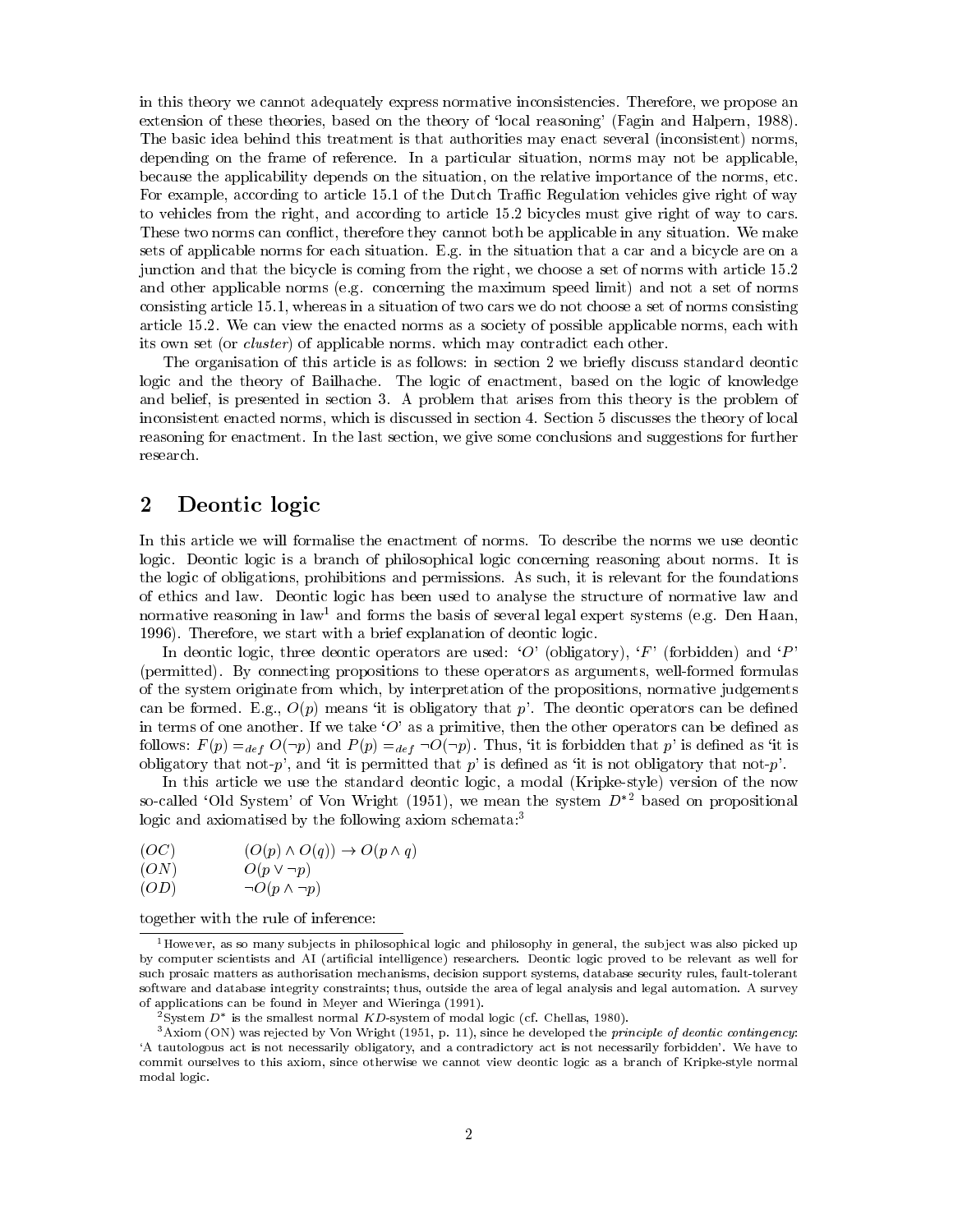$$
(ROM) \qquad \qquad \frac{p \to q}{O(p) \to O(q)}
$$

The semantics of this system can be given using the following Kripke model structure  $M =$  $(W, \mathcal{R}, V)$  consisting of three elements: the set of possible worlds  $W = \{w_1, w_2, \ldots\}$ ; the accessibility function  $R \in \mathcal{R}$ , which takes a world and returns a subset of W:  $R : W \to 2^W$  and a valuation function  $V$ , which assigns the values 'true' or 'false' to a proposition at a world in  $W$ . The intuition behind the function  $R$  is that it yields the *deontically ideal worlds* relative to a given world. The truth conditions for O and P can now be defined as follows, where  $M, w \models \theta$  is read as  $\theta$  is true in world w of structure M':

$$
M, w \models O(p) \quad \text{iff} \quad R(w) \subseteq [p] \nM, w \models P(p) \quad \text{iff} \quad R(w) \cap [p] \neq \emptyset \nM, w \models \neg \theta \quad \text{iff} \quad M, w \not\models \theta \nM, w \models \theta_1 \land \theta_2 \quad \text{iff} \quad M, w \models \theta_1 \text{ and } M, w \models \theta_2,
$$

with the function  $\llbracket \cdot \rrbracket \in L \to 2^W$  and L the set of well-formed formulas of the propositional calculus.<sup>4</sup> Thus,  $O(p)$  holds in w if and only if p is true in all ideal worlds with respect to w, and  $P(p)$  holds in w if and only if there is at least one ideal world with respect to w in which p is true. The constraint

 $R(w) \neq \emptyset$  for all  $w \in W$ 

will be added to validate the schema  $(OD)$ . At first glance, this axiom does not seem to be controversial, since it merely denies the existence of impossible obligations. However, with the help of this axiom we can derive the formula  $\neg(O(p) \land O(\neg p))$ , which is controversial nowadays (see, eg. Alchourrón; 1969, Prakken, 1996; Meyer, Dignum and Wieringa, 1996). The main objection to this formula is that it states that there is no conflict of duties, which is clearly not in line with situations in daily life.

In standard deontic logic there is no explicit indication to the authorities that enacted the norms (they are God given). Bailhache (1981, 1991) was the first one, who added sets of authorities to standard deontic logic to obtain a deontic coherent system.<sup>5</sup> To add authorities to system  $SDL$ , Bailhache modified the norms by sets of authorities. Sets of authorities are needed to determine the consequences of obligations, enacted by a combination of individual authorities. This leads to an extension of standard deontic logic, where the norms are enacted by sets of authorities. Let A be a subset of the set NA of normative authorities, then  $O^{A}(p)$  will be read as 'A makes it obligatory that  $p'$ .

Deontic (or normative) coherence makes it necessary that if sets of authorities enacted that p and q are obligatory, then every set of authorities has to respect this and *should permit* that  $p \wedge q$ for that set of individuals. The question arises how we have to interpret the words 'should permit'. It would be very strange to interpret this as 'enacted the permission', since this is counter-intuitive with the fact that there is a normative agreement between all the sets of authorities. Consider, for example, the formula

$$
O^A(p) \wedge P^B(\neg p) \tag{1}
$$

and  $A \nsubseteq B$ . This formula is not contradictory in his system. However, if we interpret  $P^B(\neg p)$ as 'B enacted that it is permitted that  $\neg p$ ', then formula (1) is counter-intuitive for a deontic coherent system. It expresses that A enacted that  $O(p)$  and B enacted that  $P(\neg p)$ . Now, there is no normative agreement between these two sets of authorities, since the enacted norms are conflicting in standard deontic logic:

$$
O(p) \land P(\neg p) \equiv \neg P(\neg p) \land P(\neg p). \tag{2}
$$

 ${}^4[p] = \{w|V(w,p) = true\}$ . It is easy to see that the following properties hold:  $[p \vee q] = [p] \cup [q]$ ,  $[p \wedge q] = [p] \cap [q]$ and  $[\neg p] = \overline{[p]}$ .

 $5$ I.e., a normative agreement between all sets of authorities. This is accomplished by avoiding any conflict between the obligations enacted by the sets of authorities. It is necessary and sufficient for each set of authorities not to forbid - in other words to permit - what a set of authorities makes obligatory.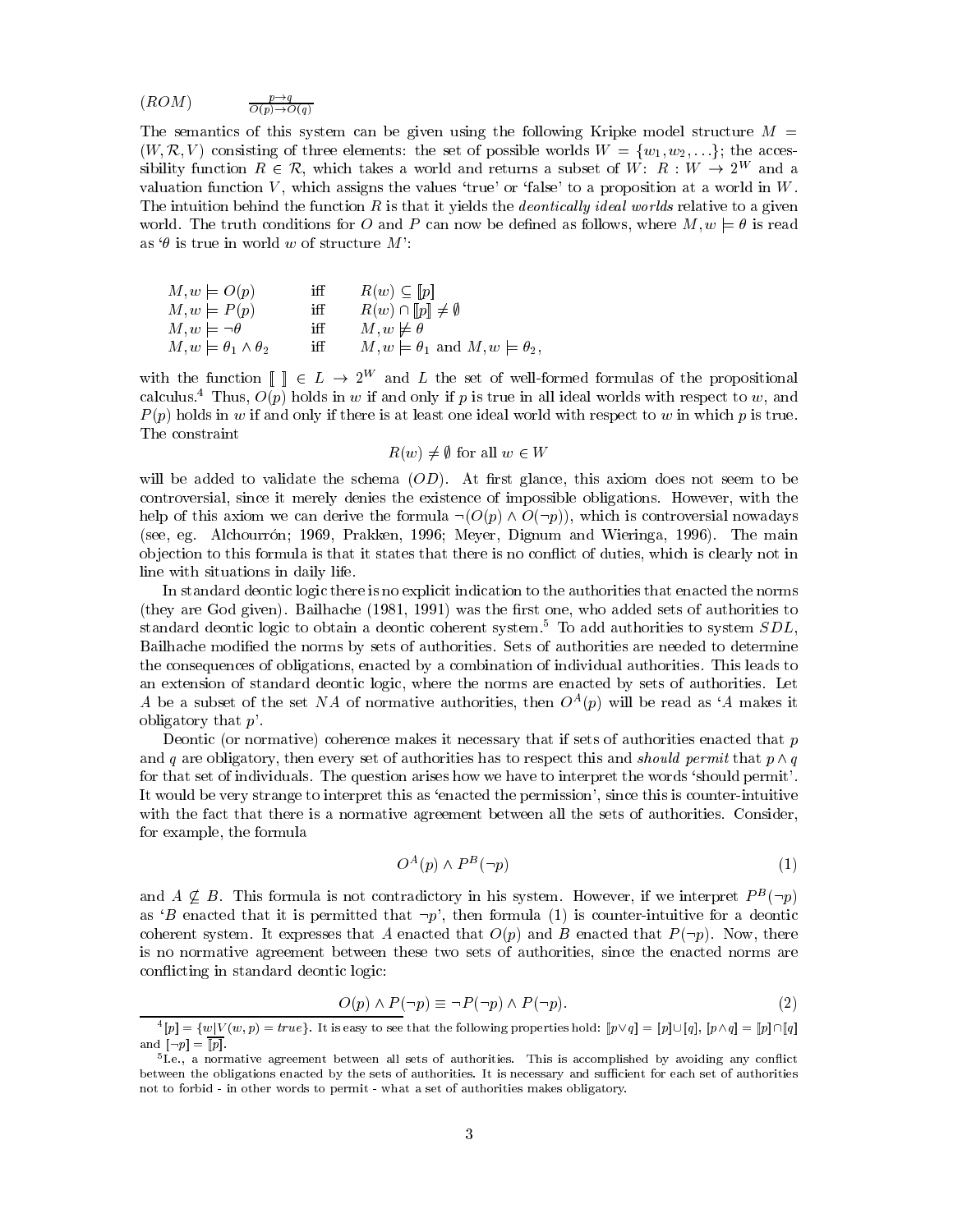We have to interpret 'should permit' as 'did not enact that it is forbidden', which also follows from the fact that  $P^{A}(p)$  is the dual of  $O^{A}(p)$ . Now the formula (1) is not counter-intuitive. It only expresses that A enacted  $O(p)$  and that B did not enact  $F(\neg p)$ , i.e,  $O(p)$ . Thus,  $P^A(p)$  has to be read as 'A did not enact that it is forbidden that  $p'$ .

At first glance, this theory based on Bailhache (1981, 1991), seems a good approach for a coherent deontic system, i.e., a normative agreement between all the sets of authorities. However, this approach has two serious drawbacks.<sup>6</sup>

- 1. We cannot express the explicit permission;
- 2. We cannot express that a set of authorities does not enact an obligation or a prohibition.

To overcome these drawbacks, we choose for another approach. Instead of A modifying  $O(p)$ , we choose to treat A as a modal operator. Writing  $N_A: O(p)$  instead of  $\neg O^A(p)$ . Now we have two places to write a negation:  $\neg N_A : \theta$  and  $N_A : \neg \theta$ . The first means 'A did not enact  $\theta$ ' and the second 'A enacted  $\neg \theta$ , with  $\theta$  a formula (norm) in standard deontic logic. The language of this system consists of assertions concerning the norms and the enactment of norms by sets of authorities. For a formal approach, we refer to Royakkers (1996, chapter 5). This seemingly small change has large consequences. The system becomes more powerful, because we can express

- that a set A of authorities does not enact a norm, for example,  $\neg(N_A:O(p));$
- that a set A of authorities enacted a combination of norms, for example,  $N_A: (O(p) \vee F(q));$
- normative conflicts, for example:  $N_A: O(p) \wedge N_B: F(p)$ .

Thus, this new approach acquires new meanings, not expressible in the theory of Bailhache.

#### The logic of enactment 3

As we already mentioned, we treated the operator  $N_A$  in  $N_A$  :  $\theta$ , with  $\theta$  a norm, as a modal operator, just as in the systems of knowledge and belief. We choose for the belief theory, since belief and enactment correspond. For instance, just as a belief is not necessarily true, an enacted norm is not necessarily applicable.

In this section we briefly review possible-worlds semantics for enactment, corresponding with the semantics for belief and knowledge (cf. Chellas, 1980; Halpern and Moses, 1985). The intuitive idea behind the possible-worlds model is that, besides the true state of affairs, there are a number of other possible states of affairs, or possible worlds.

By augmenting the language with modal operators  $L_1, \ldots, L_n$ , we can represent belief. A formula  $L_i\phi$  is read as 'agent i believes  $\phi$ '. The notion of belief can be completely characterized by the following sound and complete axiom system, traditionally called weak  $S5$  or  $KD45$  (Chellas, 1980):

All tautologies of the propositional calculus.

 $L_i\phi_1 \wedge L_i(\phi_1 \rightarrow \phi_2) \rightarrow L_i\phi_2$  for  $i = 1, 2, ..., n$  $(A2)$ 

 $(A1)$ 

$$
\neg L_i(false) \tag{A3}
$$

$$
L_i \phi \to L_i L_i \phi \tag{A4}
$$

$$
\neg L_i \phi \to L_i \neg L_i \phi \tag{A5}
$$

 $^6$  Another drawback – although, this drawback is inherent to the developed theory – is that we cannot express normative conflicts, i.e., inconsistencies between enacted norms. Further, the theory of Bailhache is not able to deal with combinations of atomic obligations, e.g.,  $O(p) \vee O(q)$ . The sets of authorities can only enact an atomic obligation  $(O(p))$ .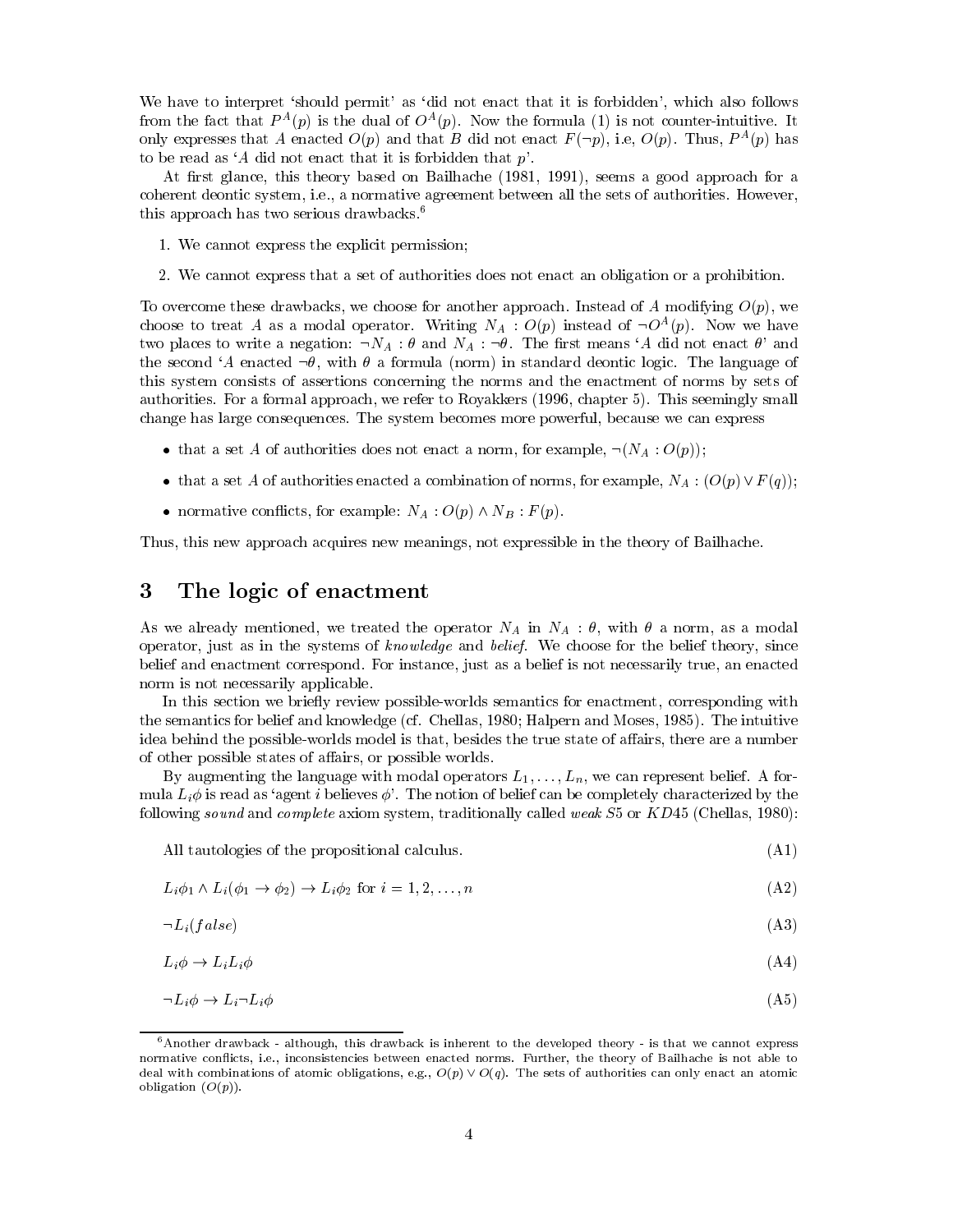$$
\frac{\phi_1 \to \phi_2, \phi_1}{\phi_2} \text{ (modus ponens)} \tag{R1}
$$

$$
\frac{\varphi}{N_{A_i:\phi}}\ (i=1,2\ldots,n)\ \text{(necessitation)}\tag{R2}
$$

The first axiom  $(A1)$  and rule  $(R1)$  are holdovers from propositional calculus. The second axiom says that belief is closed under implication. Note that (A2) is equivalent to  $L_i\phi_1 \rightarrow \phi_2$ )  $\rightarrow$  $(L_i\phi_1 \rightarrow L_i\phi_2)$ , which is sometimes given as an alternative axiom. (A3) says that an agent cannot believe in false hood. The axioms of introspection,  $(A4)$  and  $(A5)$ , say that each agent has complete knowledge about his sets of belief: 'An agent believes that he believes something' (A4) and 'an agent believes he does not believe something'  $(A5)$ . The rule  $(R2)$  states that an agent believes every tautology.<sup>7</sup>

The notion of enactment is a restricted version of the system  $S5$  or  $KD45$  (Chellas, 1980), in the sense that we are not dealing with nested enactment. A formula  $N_{A_i}$ :  $(N_{A_i}:\theta)$ , reading that 'A<sub>i</sub> enacted that  $A_j$  enacted  $\theta$ ', is meaningless. Thus, we restrict the language, so that no N appears within the scope of another. Thus, if  $\theta$  is a deontic formula, then  $N_A : \theta$  is also a formula with A a set of normative authorities. The consequence of this is that the axioms  $(A4)$  and  $(A5)$ are are inappropriate in our system. On the other hand, we have to add a rule to the system to express the relation between the sets of authorities. If a set of authorities enacted a norm, then every superset of authorities of that set also enacted that norm. In stead of  $n$  agents we now consider  $2^n - 1$  sets of authorities, with  $NA = \{a_1, \ldots, a_n\}$  as the set of normative authorities. We now present an axiomatic system Ent for enactment, based on the systems of knowledge and belief, with respect to a set  $NA$  of normative authorities.

All tautologies of the propositional calculus.

$$
N_{A_i}: \theta_1 \wedge N_{A_i}: (\theta_1 \rightarrow \theta_2) \rightarrow N_{A_i}: \theta_2 \text{ for } i = 1, 2, \dots, 2^n - 1
$$
\n(A2)

 $(A1)$ 

$$
\neg N_{A_i} : \theta \tag{A3}
$$

$$
\frac{\Theta_1 \to \Theta_2, \Theta_1}{\Theta_2} \tag{R1}
$$

$$
\frac{\theta}{N_{A_i}:\theta} \tag{R2}
$$

$$
\frac{A_i \subseteq A_j}{N_{A_i} : \theta \to N_{A_j}} \tag{R3}
$$

Halpern and Moses (1985) give as semantics a Kripke structure  $(W, V, \mathcal{R}, \mathcal{B}_{A_1}, \ldots \mathcal{B}_{A_m}, NA)$ , where  $\mathcal{B}_{A_i}$   $(i = 1, ..., m$  and  $m = 2<sup>n</sup> - 1$  is a binary relation on W which is serial<sup>8</sup> and for which it holds that if  $A_i \subseteq A_j$ , then  $B_i \subseteq B_j^0$ , for  $A_i, A_j \subseteq NA$ . Intuitively,  $(w, w') \in B_{A_i}$  if in a world w, the set  $A_i$  of authorities considers world w' possible, i.e., the set  $A_i$  considers his enacted norms in  $w$  applicable in  $w'$  as possible. Thus  $w'$  would be considered a possible way to have the enacted norms apply. The fact that  $\mathcal{B}_{A_i}$  is serial means that in all worlds, the enacted norms can be applied some way; from this it follows that falsehood can not be enacted.

The semantics of formulas is as usual, only now we have to add a clause for  $N_{A_i}$ :  $\theta$ :

$$
M, w \models N_{A_i} : \theta
$$
 iff  $M, w' \models \theta$  for all w' such that  $(w, w') \in \mathcal{B}_{A_i}$ 

The clause is designed to capture the intuition that  $\theta$  is enacted by  $A_i$  exactly if  $\theta$  is true in all the worlds conform to the enactment of  $A_i$ . Thus, the sentence ' $\theta$  is enacted by  $A_i$ ' does not say

 $^7$  The name of rule (R2), necessitation, stems from the general modal framework, in which L (or denoted usually by  $\Box$ ) has the meaning of necessity.

<sup>&</sup>lt;sup>8</sup>A relation R is serial if for each  $w \in W$  there is some  $w' \in W$  such that  $(w, w') \in R$ . We do not have the assumptions that  $\mathcal{B}_{A_i}$  is transitive and Euclidean, as in KD45 (cf. Chellas, 1980), since we are not dealing with nested enactments.

 $9$ This clause validates rule  $(R3)$ .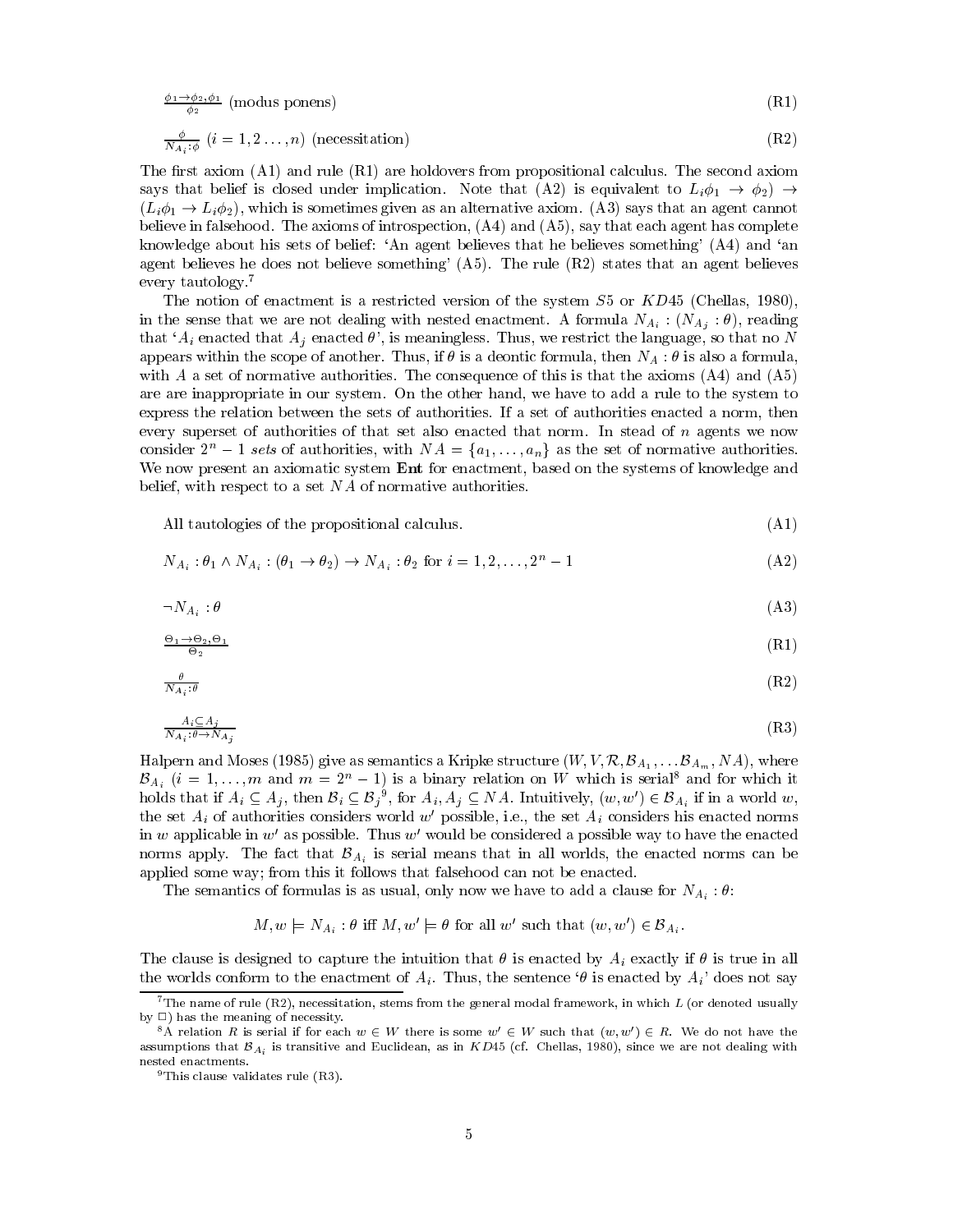that  $\theta$  is applicable, instead, it says that  $\theta$  is applicable in a world which is ideal conform to the enactment by  $A_i$ . Thus, the statement ' $\theta$  is enacted' describes some idealised world and not the actual world, since  $\theta$  can be ineffective (see Kelsen, 1960) or can be overruled by, for example, a norm enacted by a superior authority or a norm enacted at a later point in time.

#### The problem of inconsistent enacted norms 4

In the theory of knowledge and belief there appears the natural question of whether these notions are captured adequately and realistic. The well-known problem of both theories is the problem of logical omniscience. This problem pertains to a notion of knowledge and belief that is too idealistic: these notions are closed under logical consequences. 'Especially for a notion of belief, which should be more fallible if human everyday beliefs are to be captured, this property is obviously not true' (Meyer and Van der Hoek, 1995). Logical omniscience is not a problem for the notion of enactment. If a norm follows from other enacted norms and not conflicting with another norm, this norm is applicable, even if that norm was not thought of by members of government or parliament when the law was created.

However, there is another property that is very unrealistic, which nevertheless holds in Ent:  $N_A: \theta \to \neg N_A: \neg \theta$ ; consistency of enactments. As we already mentioned in the introduction, it is a frequently phenomenon that a set of authorities enacted conflicting norms. A first and perhaps slightly naive attempt to overcome this problem is to drop the axiom  $(A3)$ . By dropping this axiom we may now represent inconsistent enactment:  $N_A : \theta \wedge N_A : \neg \theta$ , however there still remains the following modified problem concerning inconsistent enacted norms:  $N_A : \theta \wedge N_A : \neg \theta \rightarrow N_A : false$ , which is already a theorem in the system<sup>10</sup>, stating that, if a norm and its negation are both enacted, every assertion has to be enacted. This problem cannot be solved within the standard modal framework using Kripke-style modal semantics.

Another and perhaps also naive attempt is to solve the problem by distinguishing *implicit* and explicit enactment.<sup>11</sup> We have to use an extra modal operator  $N_A^e$ , standing for explicit enactment. We define the implicit enacted norms by  $A$  as the norms that are the logical consequences of the explicit enacted norms by  $A$ . Explicit enactment is defined as follows:

$$
N_A^e : \theta := N_A : \theta \wedge \theta \in E_A,
$$

with  $E_A$  the set of explicit enacted norms by the set A of normative authorities. Implicit enactment is the enactment defined in the previous section:

$$
N_A^i : \theta := N_A : \theta
$$

Now axiom (A2) does not hold for the explicit enactment. Thus, we can formalise consistently inconsistent enacted norms:  $N_A^e$  :  $\theta \wedge N_A^e$  :  $\neg \theta$ . This presentation of the explicit and implicit enactment suffers from a serious drawback if the set of explicitly enacted norms is inconsistent: namely, it deals with only the explicitly enacted norms. A viable logic of enactment should be able to capture - within the logic - meta-reasoning about the authority's enacted norms, since one has to reason about the enacted norms that one has and needs to acquire. The notion of implicit enactment still suffers from the problem that now everything is (implicitly) enacted. Only if the set of explicitly enacted norms is consistent, then the notion of implicit enactment has its value.

Thus, in order to try to solve this problem of inconsistent enacted norms, we have to do something different, and deviate from the standard modal approach even further, by making of the logic of local reasoning presented by Fagin and Halpern (1988).

<sup>&</sup>lt;sup>10</sup>  $N_A$  :  $\theta_1 \wedge N_A$  :  $\theta_2 \rightarrow N_A$  :  $(\theta_1 \wedge \theta_2)$ 

 $11$  The notion of explicit and implicit enactment does not correspond to the notions of explicit and implicit belief by Levesque  $(1984)$ .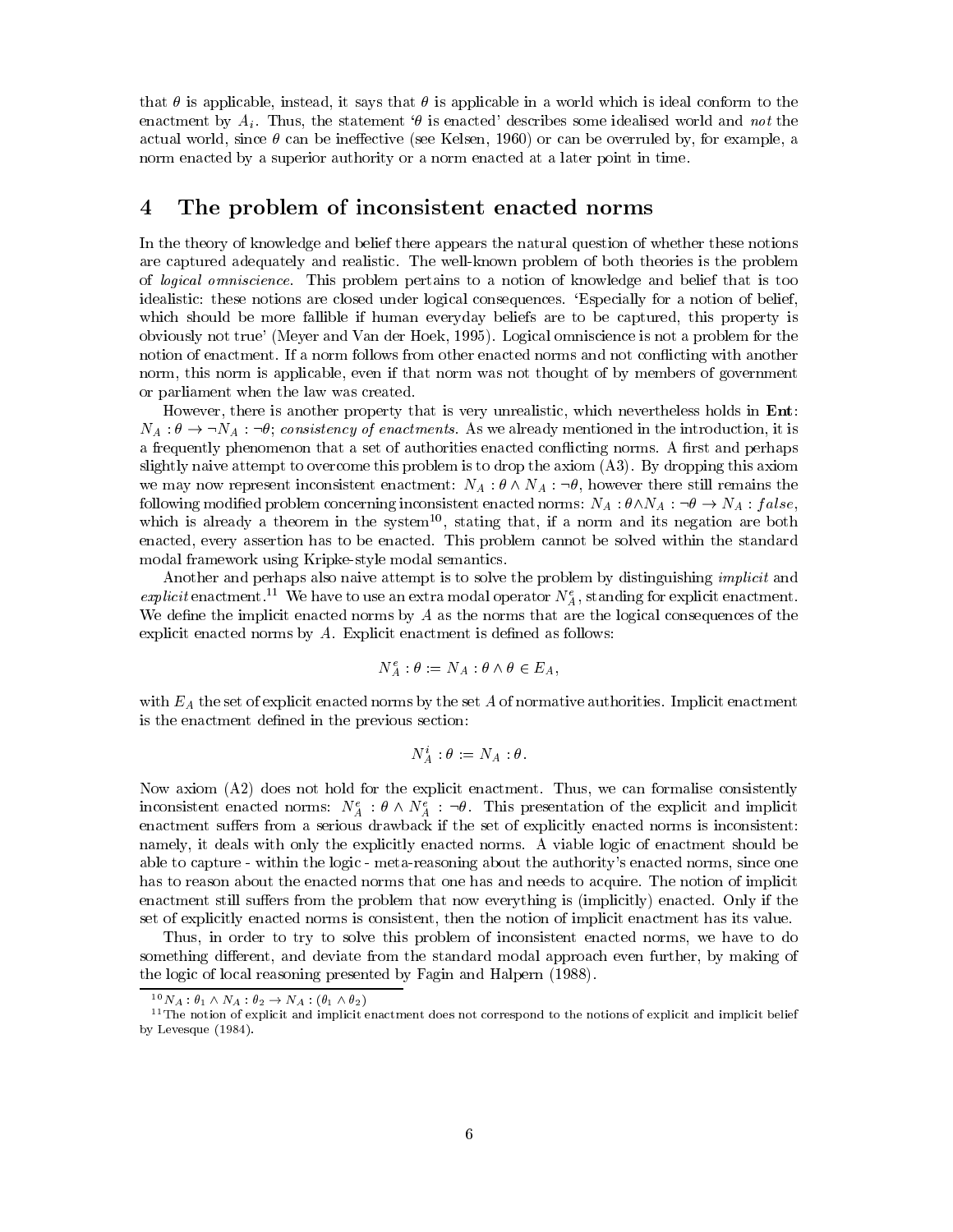#### 5 Local reasoning

In the logic of local reasoning, there is not necessarily one set of worlds that a set of authorities thinks possible, but rather a number of sets, each one corresponding to a different cluster of enacted norms. In a given situation, we specify a cluster as a maximal consistent set of the set  $E_A$ of explicitly enacted norms by a set A of authorities. The basic idea is that a set of authorities may enact inconsistent norms, but these conflicting norms are not be applicable at the same time (depending on the situation). In a particular situation, a cluster (a maximal consistent set of norms) represents the applicable norms.

Suppose that a set of authorities enacted the following three norms 'vehicles give right of way to vehicles from the right', 'bicycles must give right of way to cars' and 'it is forbidden to drive faster than 50 km/h'. In the situation that a car and a bicycle are on a junction and that the bicycle is coming from the right, the first two norms cannot both be applicable, since they are conflicting. For this situation there are two clusters: the set consisting of the norms 'vehicles give right of way to vehicles from the right' and and 'it is forbidden to drive faster than 50  $km/h'$ , and the set consisting of the norms 'bicycles must give right of way to cars' and 'it is forbidden to drive faster than 50 km/h'. In the situation that the car is coming from the right, there is only one cluster: the set consisting of all the three norms. Since, in that situation the two norms concerning 'right of way' do not conflict.

We can view a cluster as representing the worlds the set of authorities thinks are possible in a given frame of reference, when he is focusing on a certain set of issues. More formally, a Kripke structure for local reasoning is a tuple  $M = (W, V, \mathcal{R}, \mathcal{C}_{A_1}, \dots, \mathcal{C}_{A_m}, NA)$ , where  $\mathcal{C}_{A_i}(w)$  is a non-empty set of non-empty subsets of W. Intuitively, if  $\mathcal{C}_{A_i}(w) = \{T_1, \ldots, T_l\}$ , then in world w (a certain situation) the set  $A_i$  of authorities sometimes thinks that the set of possible worlds is precisely  $T_1$  (a cluster); sometimes the set of possible worlds is precisely  $T_2$ , etc. The set  $\mathcal{C}_{A_i}(w)$ corresponds to the maximal consistent sets following from the set  $E_{A_i}$  of explicitly enacted norms by A in world w. Thus,  $\mathcal{C}_{A_i}(w)$  indicates which clusters (frames of reference) are considered by the set  $A_i$  of authorities. We may now distinguish weak and strong enactment:

 $N_{A_i}^w$ :  $\theta$ : the set  $A_i$  of authorities enacted  $\theta$  in a weak sense, i.e. within some cluster;

 $N_{A_i}^s$ :  $\theta$ : the set  $A_i$  of authorities enacted  $\theta$  in a strong sense, i.e. within all clusters.

It is easy to see that strong enactment implies weak enactment. We formally define  $\models$  for these structures as follows:

$$
M, w \models N_{A_i}^w : \theta \quad \text{iff} \quad \exists_{T \in \mathcal{C}_{A_i}(w)} \forall_{w' \in T} M, w' \models \theta
$$
  

$$
M, w \models N_{A_i}^s : \theta \quad \text{iff} \quad \forall_{T \in \mathcal{C}_{A_i}(w)} \forall_{w' \in T} M, w' \models \theta
$$

It is easy to see from the semantic definitions given that weak enactment is not closed under logical consequences and that strong enactment is closed under logical consequences. More importantly for our purposes is that now a set of authorities may enact inconsistent norms:  $N_{A_i}^w$ :  $\theta \wedge N_{A_i}^w$ :  $\neg \theta$ is satisfiable, since in one cluster the set  $A_i$  considers that  $\theta$  is applicable, while in another the set considers  $\neg \theta$  applicable. On the other hand,  $N_{A_i}^w$ :  $(\theta \wedge \neg \theta)$  is impossible: a set of authorities cannot weakly enact falsehood. It is easy to see that  $N_{A_i}^w$  does not satisfy axiom (A2), although  $N_{A_i}^w$  satisfies all the others axiom and rules of **Ent**.

 $N_{A_i}^s$ :  $\theta$  represents that the set  $A_i$  of authorities considers that  $\theta$  is applicable in any frame of reference. This means that  $\theta$  is not conflicting with any other norm or set of norms enacted by the set  $A_i$  of authorities. However, the norm can be conflicting with a norm enacted by a superset  $A_i$  of  $A_i$   $(A_i \subset A_j)$ . Suppose that the set  $A_j$  explicitly enacted  $\neg \theta$ , then the norm  $\theta$  does not appear in all the maximal N-consistent sets of  $E_{A_i}$ , because  $\neg \theta$  is also an element of some maximal consistent set (cluster) of  $E_{A_j}$ . Thus,  $N_{A_i}^s$  does not satisfy rule (R3), although all the axioms and other rules of **Ent** hold. As above mentioned, it holds that  $N_{A_i}^s : \theta \to N_{A_i}^w : \theta$ .

Further, we can formalise with the help of explicit enactment in the previous section the explicit strong enactment. The explicit strong enactment  $N_{A_i}^{se}$  is defined as  $N_{A_i}^{se}$ :  $\theta := N_{A_i}^{s}$ :  $\theta \wedge \theta \in E_{A_i}$ , meaning that  $\theta$  is explicitly enacted by the set  $A_i$  of authorities and  $\theta$  does not conflict with any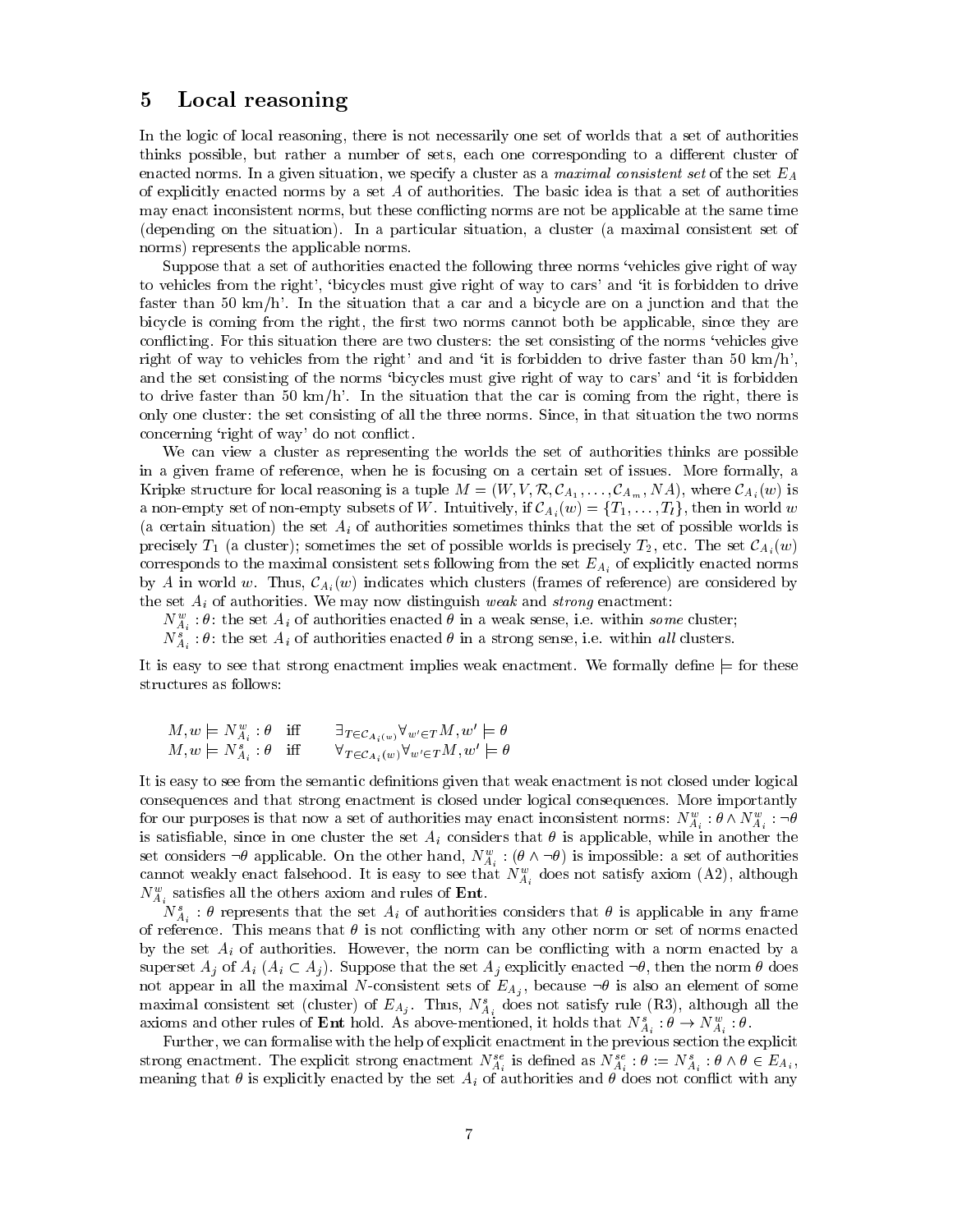norm or set of norms enacted by the set  $A_i$ .<sup>12</sup>

A particularly interesting special case we can capture is the strong enactment of norms by the set NA, the set of all the authorities. These norms are strongly enacted by the set of all the authorities, and all these norms are not conflicting with other norms enacted by the set  $NA$ . So, these norms always are applicable, in other words, these norms are elements of all clusters of the explicit enacted norms by the set  $NA$ . We can formalise this as follows

$$
N_{NA}^s : \theta \to \theta.
$$

Thus, explicit strong enacted norm by the set NA are applicable. This looks like the axiom  $K_i \phi \rightarrow \phi$  of the theory for Knowledge: If an agent i knows an assertion, then that assertion is true, i.e., known facts are true. However, an explicit strong enacted norm is not necessarily applicable (true), only if such a norm is explicit strong enacted by the set  $NA$ .

We can extend our semantics with another model operator  $D_{A_i}$ , to indicate applicability. The formula  $D_{A_i}: \theta$  means that  $\theta$  is applicable according to  $A_i$  in a particular cluster T. The clause for  $D_{A_i}$ :  $\theta$  is

$$
M, w, T \models D_{A_i} : \theta \text{ iff } \forall_{w' \in T} M, w' \models \theta, \text{ for } T \in C_{A_i}.
$$

Evidently, from the semantics it follows that  $D_A: \theta \to N_A^w: \theta$ , i.e. if is  $\theta$  applicable according to  $A_i$  in a particular cluster, then  $\theta$  is weakly enacted by the set  $A_i$ . Now we can consistently reason within a cluster, since the set of norms in a cluster is consistent. Within a cluster the property holds that the enacted norms are closed under logical consequences:

if  $M, w, T \models D_{A_i} : \theta_1$  and  $M, w, T \models D_{A_i} : (\theta_1 \rightarrow \theta_2)$ , then  $M, w, T \models D_{A_i} : \theta_2$ .

#### 6 Conclusions

Normative conflicts can found when all the norms in a regulation are applied to a particular situation. These conflicts happen because normative rules are organised in some kind of hierarchy among the norms: some regarded as more basic than others.

It may be determined in part by considerations arising from the text of the regulations themselves, such as the existence of cross-references from one to another; and it may also be determined in part by factors of a more extrinsic kind, such as the powers and competences of the issuing bodies, dates of promulgation and amendment, and the degree of specificity or generality of the regulations made. (Alchourrón and Makinson, 1981, p. 125)

In this article we have shown how we can determine the applicability of norms in a particular situation by local reasoning. The idea is that in spite of the normative conflicts lawyers make use of a consistent set of rules. The choice of such a set depends on the frame of reference, i.e. for instance, a particular situation.

In this article we choose for a cluster a maximal consistent set. However, this is not necessary for reasoning with inconsistencies, since from the natural semantics of enactment it follows that the formula  $N_{A_i}^w : \theta \wedge N_{A_i}^w : \neg \theta$  is satisfiable.<sup>13</sup> From the natural semantics of  $N_{A_i}^w$  it also follows that the formula  $N_{A_i}^w : \theta \wedge N_{A_i}^w : (\theta \to \phi) \wedge \neg N_{A_i}^w : \phi$  is satisfiable, simply because in one clus set  $A_i$  of authorities considers that  $\theta$  is applicable and in another the set  $A_i$  considers that  $\theta \to \phi$ is applicable, but the set  $A_i$  never be in a cluster where the set  $A_i$  puts these norms together to conclude  $\phi$ . However, this formula is not satisfiable if we consider a cluster as a maximal consistent set. However, the property - a cluster is a maximal consistent set - has main advantages, such as the determination of norms which never conflict: the strong enacted norms.

We saw that in a particular situation several clusters can be considered. The choice which cluster, set of norms, is applicable, is an open issue and it is interesting to develop a theory to

 $12$  Note that the explicit weak enactment corresponds with the weak enactment.

<sup>&</sup>lt;sup>13</sup> A formula  $\Theta$  is satisfiable in M if  $M, w \models \Theta$  for some w in M.